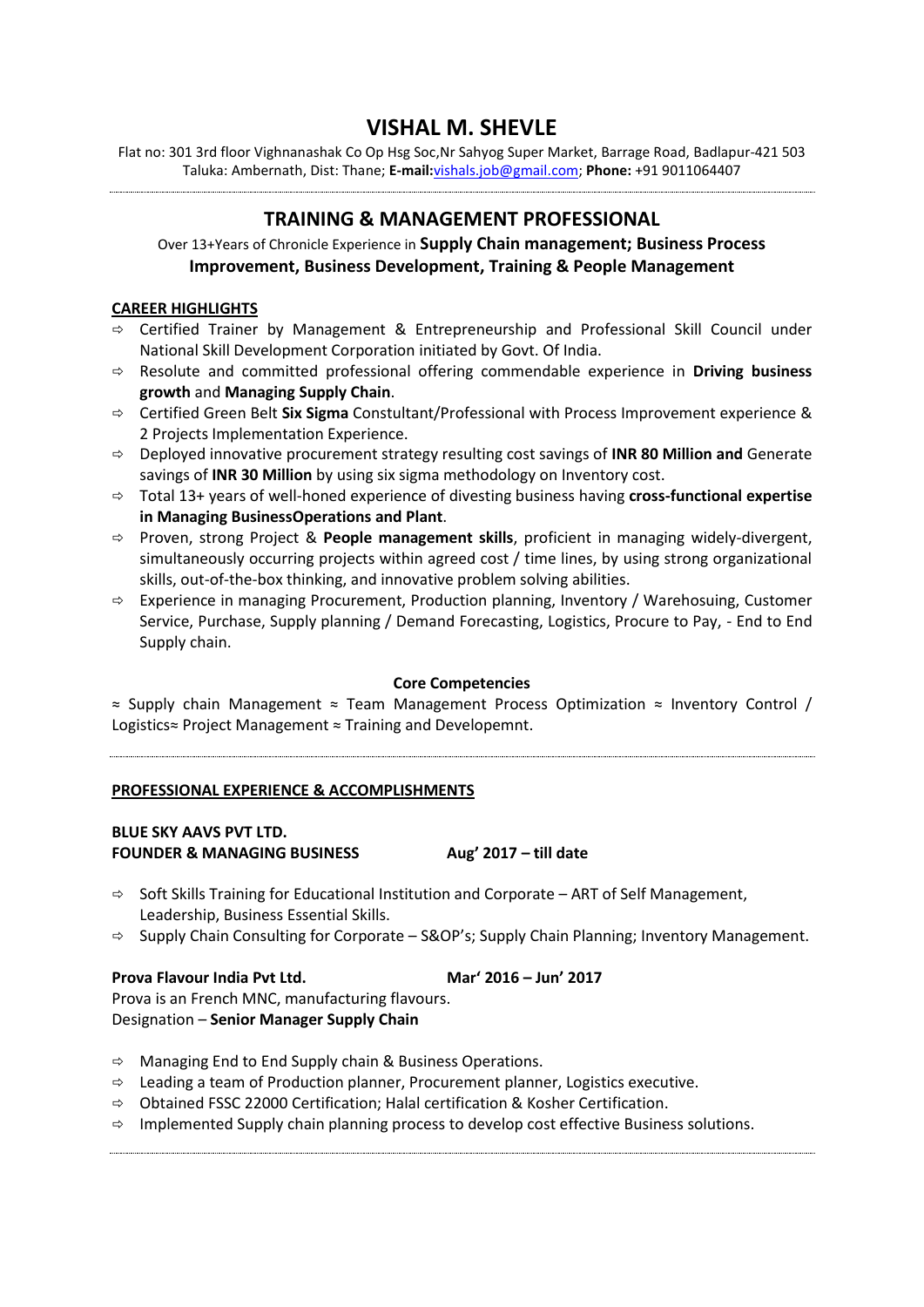### **RICH GRAVISS Product Pvt. Ltd. Mar'2015 – Jan 2016**

Rich Graviss Product Pvt. Ltd. is an join venture of RICH Products Coporation – USA and Graviss Group – India to lead the Business of Iceing & Topping in India.

Designation – **Supply Chain Manager**

- $\Rightarrow$  Managing Supply chain by leading Supply Planning, Production Planning, Purchase, Logistics, Warehouse, Network Optimization / Planning.
- $\Rightarrow$  Managing a team of 6 people Procurement, Stores, Supply planning, Logistics.
- $\Rightarrow$  Implemented IBP Integrated Business Planning (New version of SOP)
- $\Rightarrow$  Developed Reporting tool to measure Inventory levels, Produciton Production planning and Control.
- $\Rightarrow$  Lead Logisitcs Biddding project.

# **Firmenich Aromatics India Pvt. Ltd. Mar' 2012 – Mar' 2015**

Firmenich is one of the world's 2nd largest companies in Aromatics Chemical catering to FMCG Industry.

# Designation – **Assistant Supply Chain Manager**

- $\Rightarrow$  Leading Supply chain by managing Procurement, Production planning, Inventory / Warehosuing, Customer Service, Purchase, Supply planning / Demand Forecasting.
- $\Rightarrow$  Deployed innovative procurement strategy resulting cost savings of INR 80 Million.
- $\Rightarrow$  Developed New Project tracking tool by using Six Sigma mindset; that has improved Customer service levels from 70% to 98% and reducing lead time from 8 weeks to 3 weeks.
- $\Rightarrow$  Improved MOH from 2.75 to below 2.10 by developing Inventory tacking Report.
- $\Rightarrow$  Designed Production, Procurement, Inventory, Supply Dashboard Reports.
- $\Rightarrow$  Drive efforts to make Supply chain more efficient and align processes to drive Business Strategic decisions
- $\Rightarrow$  Managing a team of 5 people Production executive; Material Procurement executive; WHS team; MIS executive.
- $\Rightarrow$  Leading S&OP, Managing write-off
- $\Rightarrow$  Working closely with Plant Manager to manage Warehouse and Logisitcs Team to over see Plant Management.
- $\Rightarrow$  Leading S&OP meeting to make planning strategies more effective.
- $\Rightarrow$  Drive Six Sigma strategy into Organization and implement in Supply chain
- $\Rightarrow$  Working on SAP R3 & BW

### **General Mill India Inc Aug'08 – Mar' 2012**

General Mill is one of Largest FMCG in US operating in 130 countries across globe with strong base of 29,500 Employees. Generating Annual Revenue of \$14.9 Billion.

- Working for General Mill Inc US - Process Supply Chain (SCM)

# **Designation:** *Sr.* **Executive –Supply chain Analyst**

- $\Rightarrow$  Leading Supply chain by Managing Logistic Pricing Strategy, Inventory monitor and control, Warehousing, Demand Forecasting.
- $\Rightarrow$  Generate savings of INR 30 M by using six sigma methodology on Inventory cost.
- $\Rightarrow$  Host & Lead Inventory Management Meeting with Clients (General Mills US) & Vendor (CHEP).
- $\Rightarrow$  Develop Transportation lead time analysis & improvement planning, Annual Transportation contract & cost management.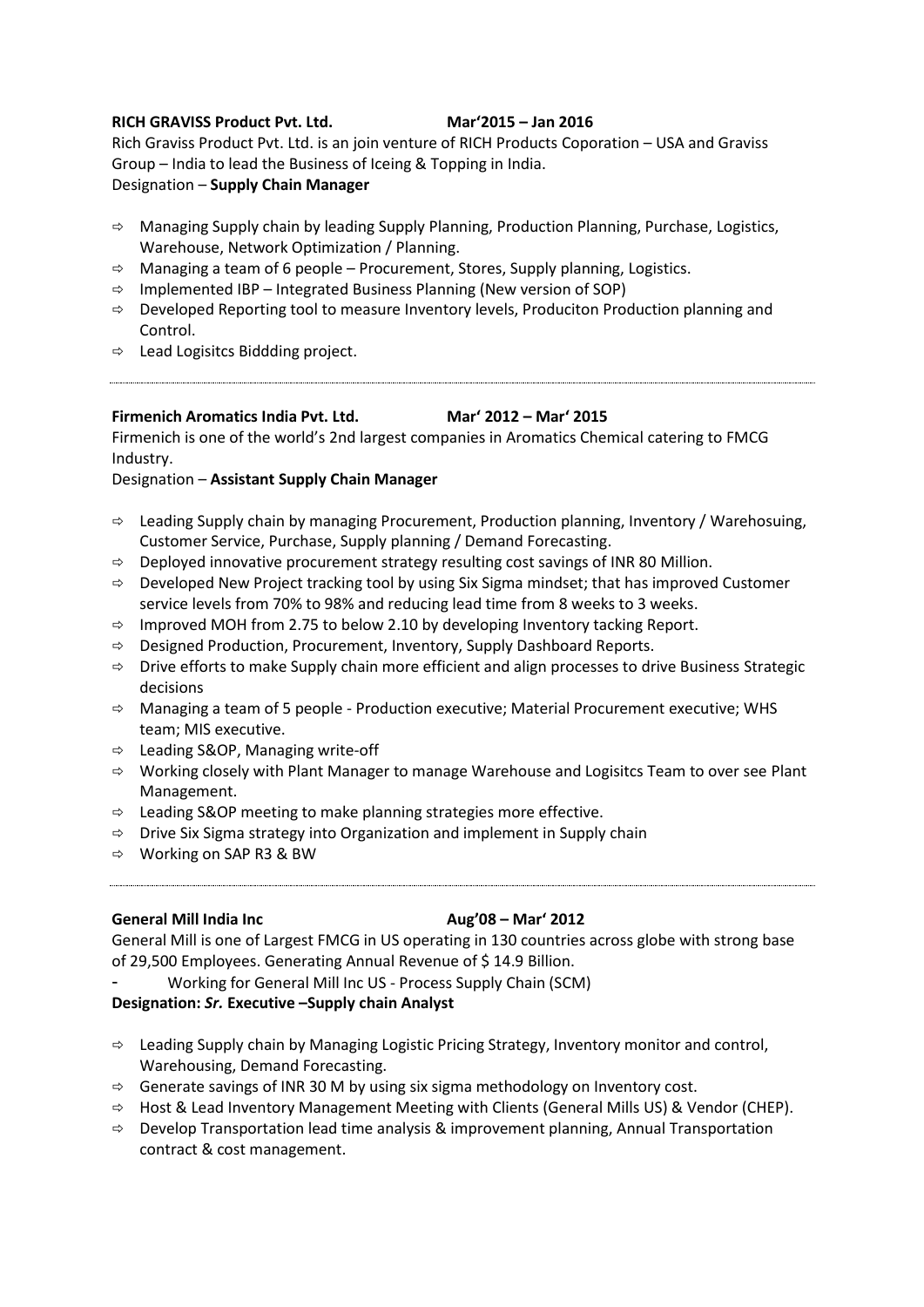- $\Rightarrow$  Developed Trasportation performance Reports, Warehousing Reports, Transportation Pricing Strategy Reports to meet the KPI's.
- $\Rightarrow$  Leading CI (Continious Improvement) Program Mumbai Division.
- $\Rightarrow$  Pricing –Quote price for Carrier Transport; Quoting Rates for for Bakery Flour, Food Services, Retail Divisions.
- $\Rightarrow$  Providing solution to Demand Forecasting Team to improve forecasting error.
- $\Rightarrow$  Worked on SAP R3 & Bex Analyser Tool

# **TATA CONSULTANCY SERVICES (Mumbai) working for Dow Chemicals**

# **Mar'07– August'08**

**Tata Consultancy Services** Limited (TCS Limited company) is one of the world's largest providers of [information technology,](http://en.wikipedia.org/wiki/Information_technology) consulting, services and business-process [outsourcing.](http://en.wikipedia.org/wiki/Outsourcing)

The **Dow Chemical Company** is a leader in specialty chemicals delivering products and solutions to markets.

# **Senior Process Leader**

- $\Rightarrow$  Lead the Procure to Pay supply chain for DOW Chemicals EuropeGMBH and DOW Chemicals India Pvt Ltd.
- $\Rightarrow$  Place PO's for Raw material and monitor the procurment planning.
- $\Rightarrow$  Liaise with 12 team leaders managing a group of over 200 team members.
- $\Rightarrow$  Geographies handled Asia Pacific, Europe and North America.
- $\Rightarrow$  Manage stakeholder expectations and engage with them for process developments.
- $\Rightarrow$  Auditor of SOP, Processes.

# **Key Projects Handled**

- $\Rightarrow$  Process Mapping and eliminating waste
- $\Rightarrow$  Preparation SOP's.

# **Emerson Network Power (India) Pvt Ltd. Jun04-Mar'07 Management Trainee – Logistics**

### *Key Achievements*

- $\Rightarrow$  Managing Customer order by tracking customer order to Final Delivery (Order to Deliery).
- $\Rightarrow$  Working with Supply chain on Purchase planning, Produciton planning, Logistics planning.
- $\Rightarrow$  Keeping a check on Inventory, Physical verfiication of stock (Cycle count).
- $\Rightarrow$  Loading of material (FG's) to dispatch at customer end, Co-ordinate with local tranportation.
- $\Rightarrow$  Develop and maintain appropriate preparation of production reports, follow up with production team.
- $\Rightarrow$  Strategically plan the methods to achieve the production targets of the plant on a monthly basis. Analyzed the areas for development while implementing strategic plans for the various operational activities.

### **ACADEMIC & PROFESSIONAL CREDENTIALS**

### **Power of SUBCONCIOUS Mind & LAW of Attraction Mastery**

Attended 2 day workshop

Certified **Green BeltSix Sigma** Professional Benchmark Six Sigma Institute

Attended (Supply chain Course) Operations Planning and Control System Traning, A-Grade- 2012 Knowerx Education (India) Pvt Ltd.